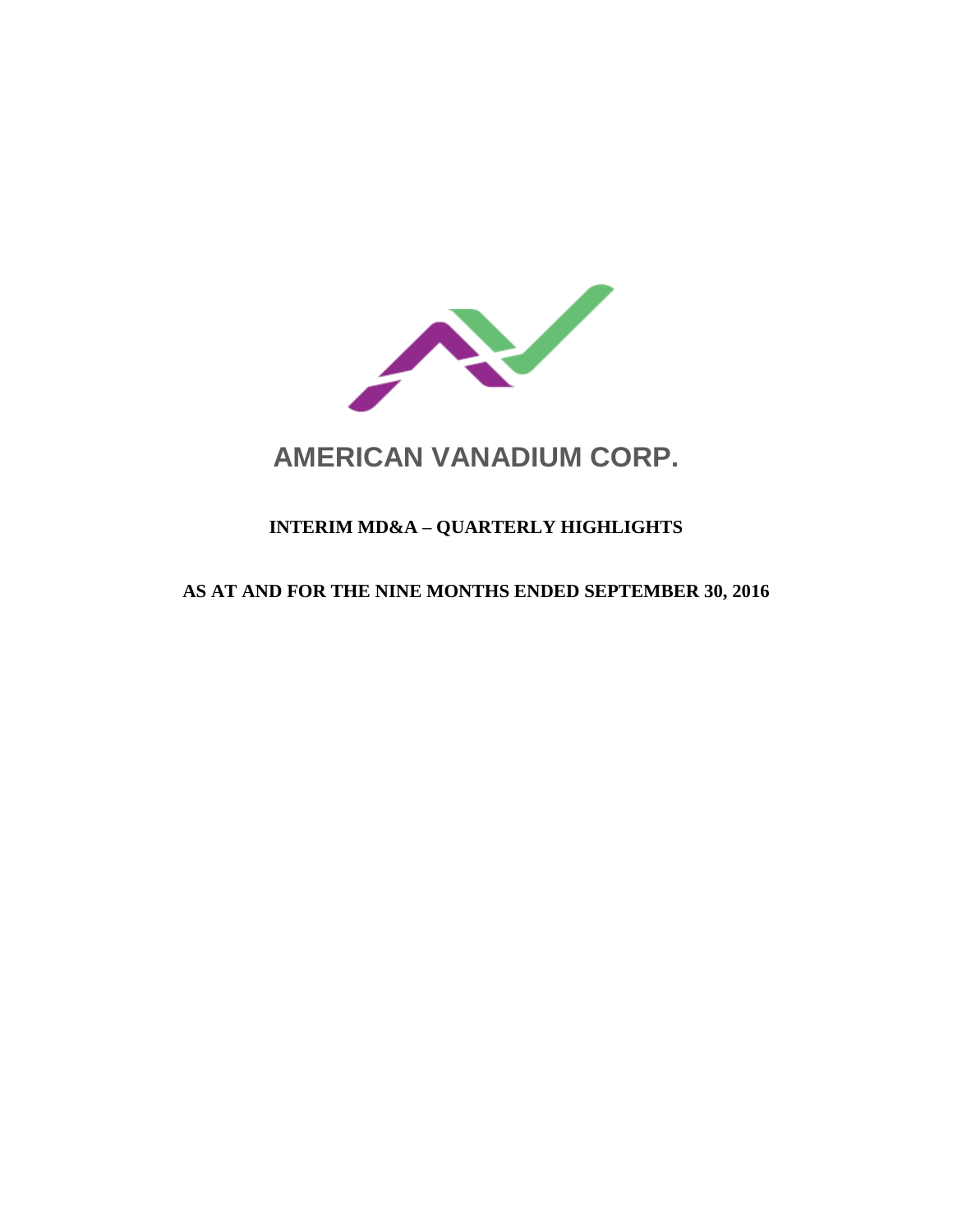# **Background**

This Management Discussion and Analysis – Quarterly Highlights ("Quarterly Highlights") of financial position and results of operation for American Vanadium Corp. (the "Company" or "American Vanadium") is prepared as at November 22, 2016. This Quarterly Highlights should be read in conjunction with the Company's unaudited condensed consolidated interim financial statements as at and for the nine months ended September 30, 2016 and with the Company's audited financial statements as at and for the year ended December 31, 2015.

The Company's shares are listed on the TSX Venture Exchange ("TSX-V") under the symbol "AVC".

Except as otherwise disclosed, all dollar figures included therein and in the following Quarterly Highlights are quoted in Canadian dollars. Additional information relevant to the Company's activities can be found on SEDAR at [www.sedar.com.](http://www.sedar.com/)

# **Forward-Looking Statements**

Certain statements contained in the following Quarterly Highlights constitute forward-looking statements. Such forward-looking statements include but are not limited to statements regarding the Company's ability or intention to maintain its mineral properties, the Company's ability or intention to enter the energy storage market, and its ability to obtain the financing required to maintain its operations. These statements involve a number of known and unknown risks, uncertainties and other factors, and are made in the context of the Company having to revise its business strategy in light of its current financial position. The Company's actual strategic course, when decided upon, will determine which risk factors will be relevant, but possible risks include the Company's ability to raise financing required to maintain operations or to execute its strategy; the development of a market for energy storage and the Company's ability to operate in this market; and the Company's ability to maintain its mineral leases. Outcomes other than those assumed herein may cause the actual results, performance or achievements of the company to be materially different from any future results, performance or achievements expressed or implied by such forward-looking statements. Readers are cautioned not to place undue reliance on these forward-looking statements.

### **Company Overview and Outlook**

Historically, American Vanadium has held mineral claims in the Gibellini Property ("Gibellini"), a vanadium deposit located in Eureka County, Nevada which the Company acquired in 2006 and had taken to the permitting stage.

In recent years, the Company has sought to develop an off-take market for potential production from Gibellini and it became the Master Sales Agent in North America for the CellCube vanadium redox flow energy system ("CellCube"), produced by Gildemeister Energy Solutions GmbH ("GES") of Germany. The CellCube is a vanadium flow battery capable of delivering long-duration energy storage.

In January 2016, the Company sought further integration and entered into a non-binding letter of intent (the "LOI") to acquire the energy storage division of GES.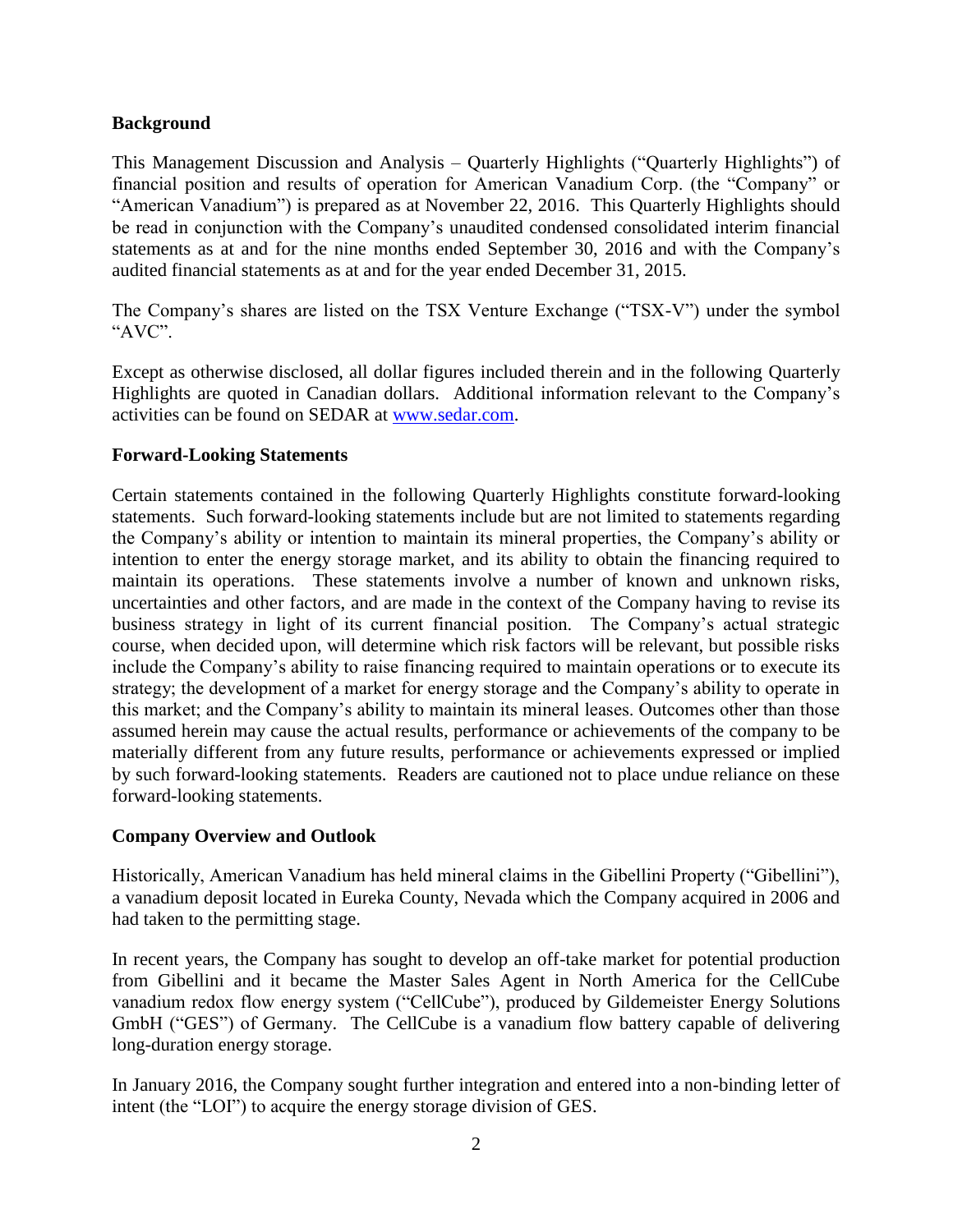However, the commercial energy storage industry is still in an early stage and the Company has been unable to complete any CellCube sales and its integration strategy, including its attempt to acquire the energy storage division of GES, was unsuccessful. The Company has also been unable to raise sufficient financing in recent years to sustain the marketing of the CellCube and the claim maintenance and development of Gibellini. As a result, the Company has a working capital deficiency of \$5.6 million.

In light of the Company's current financial position and inability to raise additional financing, the Company has allowed a significant portion of its Gibellini mineral claims and leases to expire in March and August 2016 and intends to allow its residual leases to expire in December 2016. Additionally, CellCube marketing efforts have been suspended and general and administrative costs have been reduced. The Company is considering ways to improve its financial position and is assessing strategic alternatives, but additional equity financing will be required to sustain its operations as a public company.

In conjunction with the suspension of the Company's CellCube marketing efforts, Robert B. Catell and Oleg Popovsky did not stand for re-election as directors of the Company at its annual general and special meeting of shareholders on July 14, 2016. At this meeting, Donn Burchill was elected as a new director of the Company.

# **Mineral Property Overview**

The Company allowed the majority of its leased or staked mineral claims to lapse in the nine months ended September 30, 2016 and its remaining claims will expire in December 2016. As a result, the Company has formally terminated the permitting process at Gibellini and, in the three months ended September 30, 2016, the Company received an \$84,197 refund for permittingrelated amounts paid in prior years to a mining regulator. The amount paid had previously been recognized as an expense, so the refund was recognized in profit and loss for the three and nine month periods ending September 30, 2016.

Additionally, the Company is responsible for reclaiming water testing holes that were drilled and other surface disturbances that occurred while the Company held the leases. The Company estimates that this work will cost US\$70,000 and a \$91,763 reclamation expense has been recorded as a component of exploration and evaluation expenses for the three and nine months ended September 30, 2016. As at September 30, 2016, the related asset retirement obligation, which is affected by foreign exchange fluctuations, was \$91,819. As at September 30, 2016, the Company has \$40,761 in reclamation deposits posted with environmental regulatory agencies that will be refunded upon approval of the required reclamation.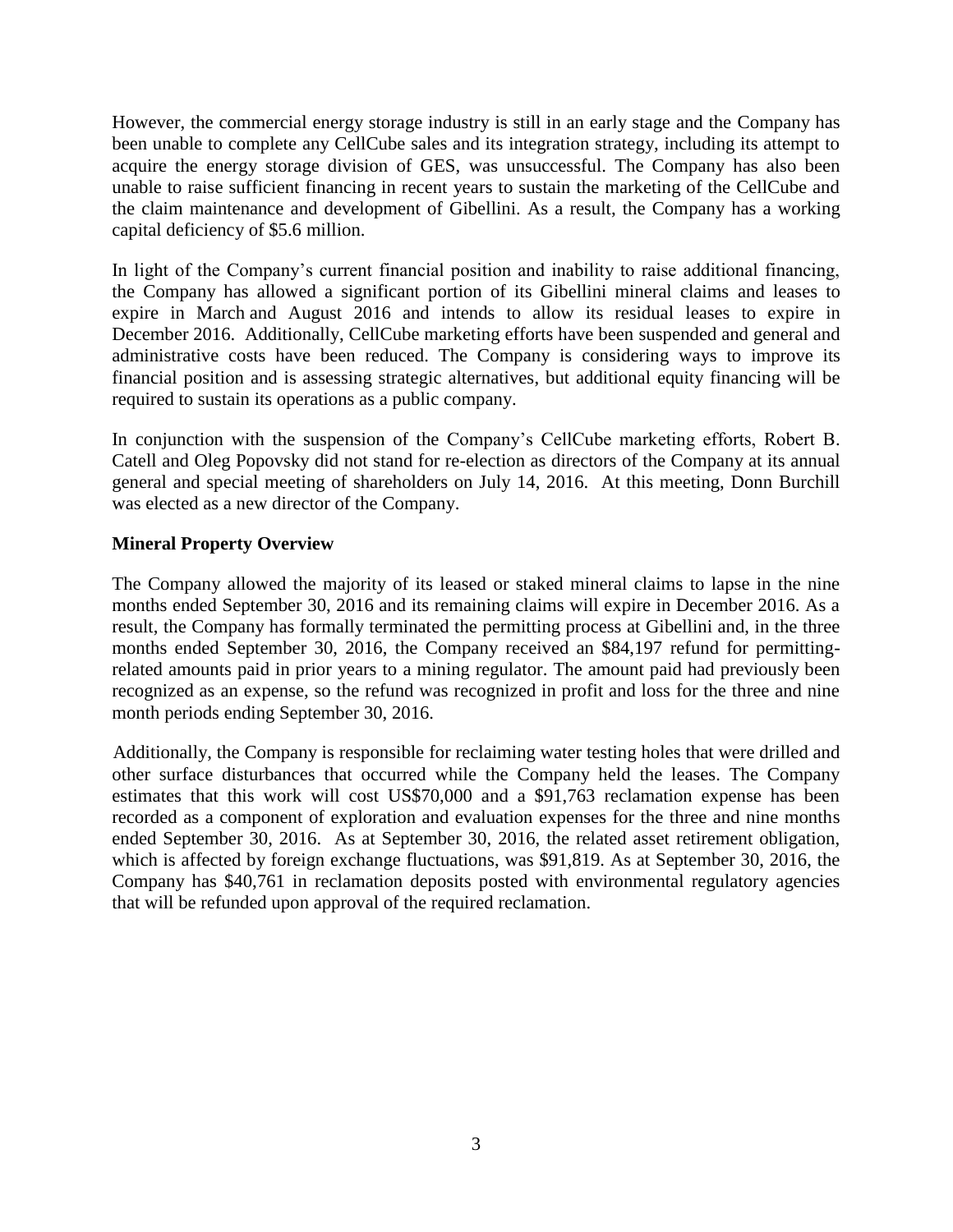# **ANALYSIS OF THE COMPANY'S FINANCIAL PERFORMANCE AND CONDITION**

*Three months ended September 30, 2016 and 2015*

The Company reported a loss of \$183,931 (\$0.00 per share) for the three months ended September 30, 2016, compared with a loss of \$2,652,641 (\$0.04 per share) during the comparative period in 2015. The lower net loss is largely a result of a \$2.5 million impairment charge recorded in 2015 related to deposits paid and accrued for CellCube units which the Company was ultimately unable to acquire or place; no equivalent charge was reported in 2016.

Additionally, cost reductions necessitated by the Company's financial position which have led to overall reductions in exploration and evaluation expenses, salaries and general administrative costs:

- Exploration and evaluation expenses for the three months ended September 30, 2016 were \$31 thousand lower than for the same period of 2015 as a result of cost reductions following the discontinuation of the permitting process for Gibellini. The expense for the three months ended September 30, 2016 includes a one-time reclamation expense of \$92 thousand related to the Company's remaining asset retirement obligation, which was partially offset by an \$84 thousand recovery of permitting fees previously expensed.
- Salaries expense was \$18 thousand lower in the three months ended September 30, 2016 compared with the same period of 2015 as a result in reductions in staffing levels. The expense incurred for 2016 reflects only the salary of the Company's CEO, which is accruing, but which is not currently being paid.
- In the three months ended September 30, 2015, the Company incurred a stock-based compensation expense of \$8 thousand related to the vesting of options outstanding. In the three months ended September 30, 2016, all options outstanding were vested and no comparable charge was recorded in the period.
- Other sundry office expenses decreased from a combined \$57 thousand in the three months ended September 30, 2015 to \$15 thousand in 2016 owing to a reduction in operating and exploration activities.

Partially offsetting these cost reductions were the following cost increases:

- The Company recorded a foreign exchange loss of \$95 thousand in the three months ended September 30, 2016 owing to the fluctuation of the Canadian dollar versus the U.S. dollar and the Euro, in which the majority of the Company's accounts payable are denominated. In the same period of 2015, the Company incurred a foreign exchange loss of \$36 thousand.
- In the three months ended September 30, 2016, the Company incurred \$5 thousand of office facilities and administrative services, compared to a recovery of \$35 thousand for the same period in 2015, due to an over accrual of rent expense that was reversed in the period.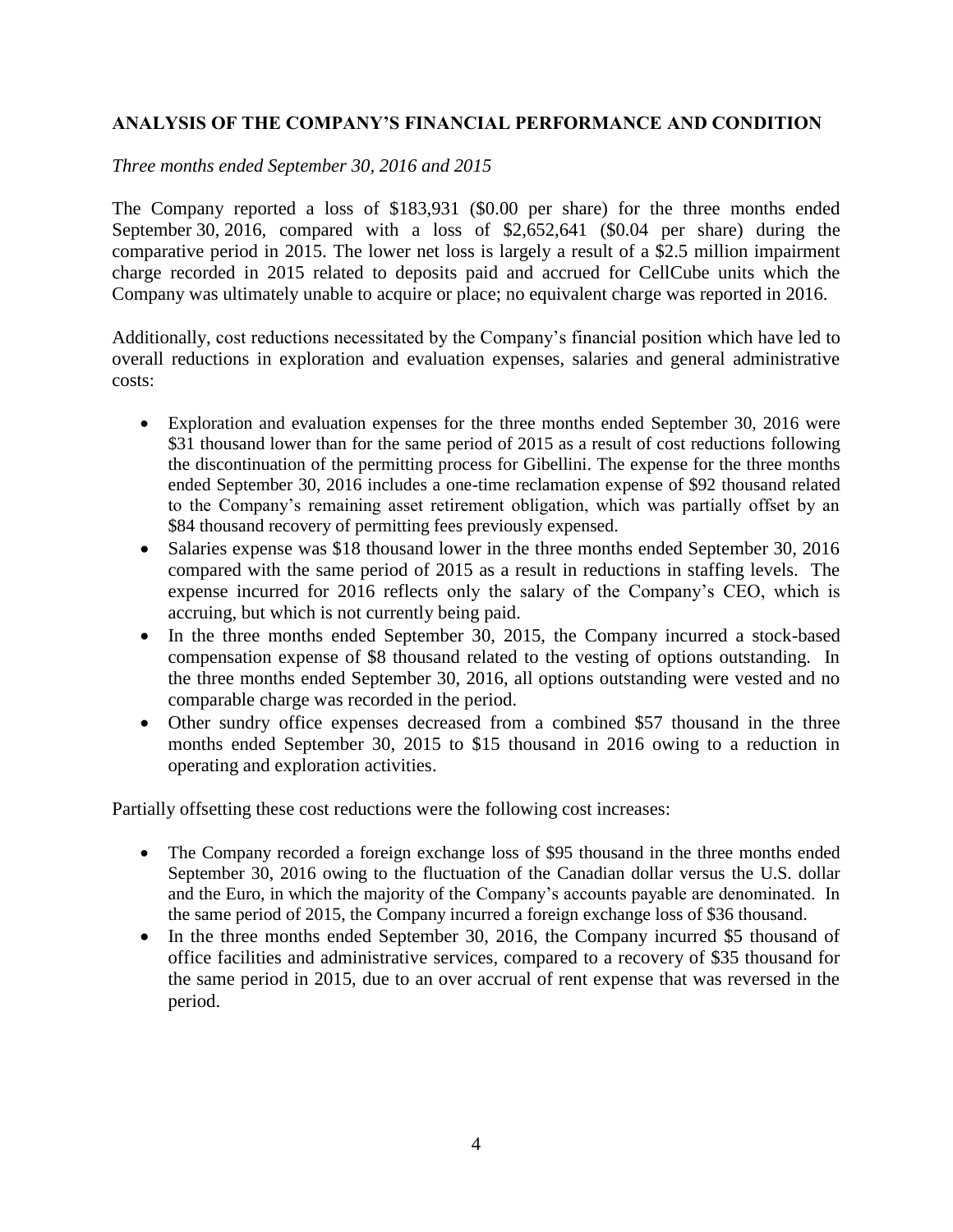#### *Nine months ended September 30, 2016 and 2015*

For the nine months ended September 30, 2016, the Company incurred a net loss of \$242,038 (\$0.00 per share) thousand compared with a \$3,452,071 (\$0.05 per share) net loss for the nine months ended September 30, 2015. As in the preceding discussion concerning the Company's three-month results, the decreased net loss is primarily a result of a \$2.5 million impairment of CellCube units recorded in 2015 that was not incurred in 2016. Additionally, the Company recognized a \$145 foreign exchange gain in the nine months ended September 30, 2016 compared with a \$92 thousand loss in 2015. The gain in 2016 resulted from the appreciation of the Canadian dollar, which resulted in a more favourable translation of US dollar and Eurodenominated liabilities. Additionally, the following reductions in operating and exploration activities were necessitated by the Company's financial position.

- Exploration and evaluation expenses decreased by \$285 thousand for the nine months ended September 30, 2016 compared with the same period in 2015 as a result of the termination of property maintenance, permitting and metallurgical activities in 2016. Additionally, the expense for 2016 reflects the \$84 recover of permitting costs, although this was offset by the \$92 thousand reclamation expense.
- Salaries and benefits were reduced from \$318 thousand for the nine months ended September 30, 2015 to \$150 thousand in 2016 following a reduction in the number of employees commensurate with a decrease in the Company's exploration and operating activities.
- Office facilities, administrative services, consulting, travel investor relations and other sundry office expenses decreased from a combined \$313 thousand in the nine months ended September 30, 2015 to \$183 thousand in 2016 owing to a reduction in rent expense on the termination on an office lease in response to reduced staffing levels.
- In the nine months ended September 30, 2016, the Company recorded a gain of \$34 thousand on the write-off of certain accounts payable. No such gain was recorded in 2015, although the Company did record a \$19 thousand gain on the sale of equipment in the comparative period.

The effect of these cost reductions were partially off-set by a \$41 thousand charge in the nine months ended September 30, 2016 to ship and store CellCube units ordered by the Company; no such expense was incurred in the same period of 2015. Additionally, in the nine months ended September 30, 2015, the Company recorded a \$39 thousand recovery of stock-based compensation costs following the cancellation of certain share compensation agreements, compared with a \$1 thousand expense in the same period of 2016. Finally, the Company's audit and legal fees for the nine months ended September 30, 2016 were \$19 thousand higher than those for the same period in 2015 as a result of legal charges incurred in connection with the unsuccessful attempt to acquire GES.

Until the Company determines a new strategic course, it is expected that it will incur minimal levels of general and administrative expenses and no exploration and evaluation expenses. However, as significant portions of the Company's accounts payable are denominated in U.S. dollars and Euros, its net comprehensive loss will be affected by foreign exchange rate fluctuations.